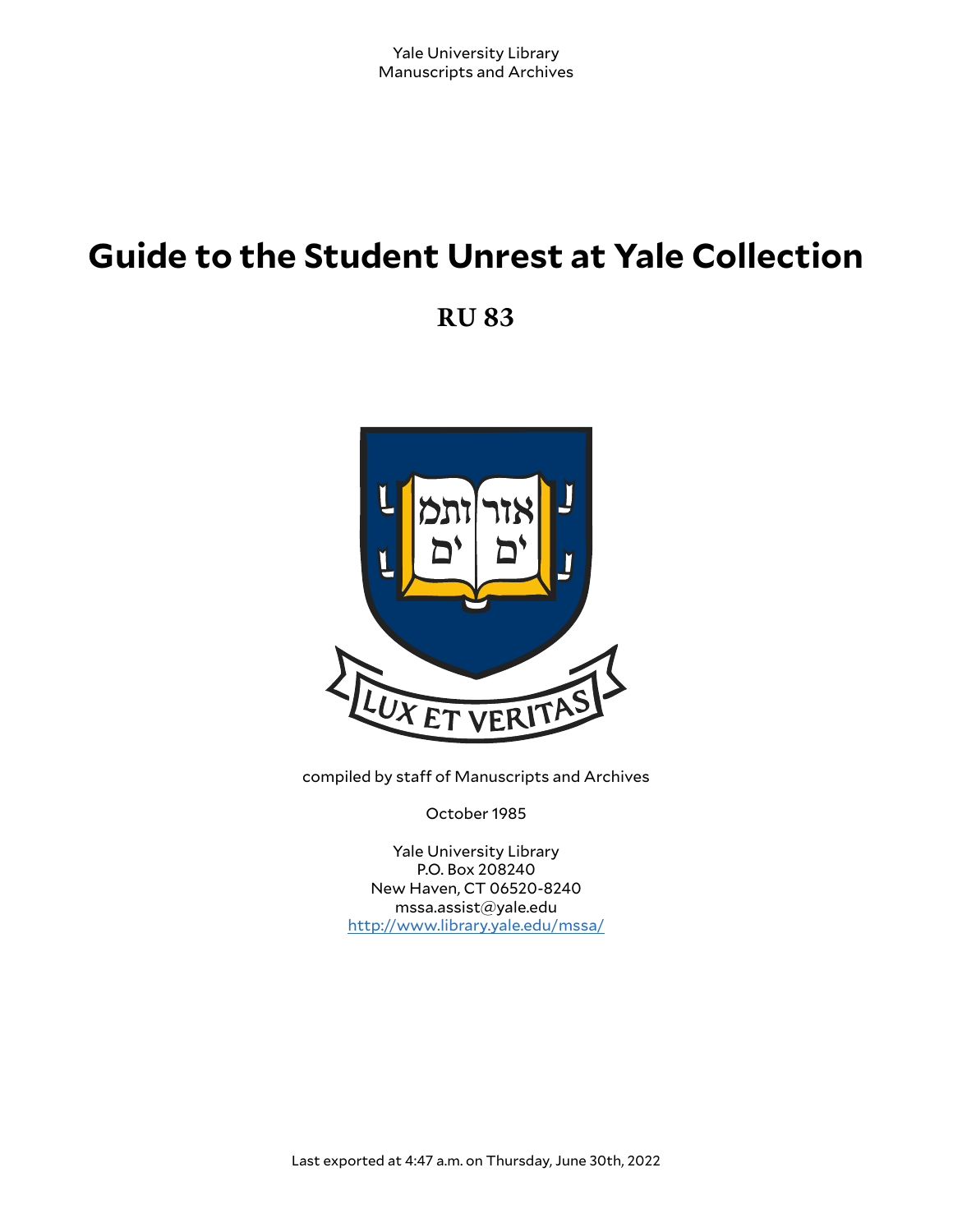# **Table of Contents**

| Accession 1979-A-035: Letter from J.D. Wilcox to Dr. Phelps Humphreys about the Medical School riot, 1823  11 |  |
|---------------------------------------------------------------------------------------------------------------|--|
| Accession 1990-A-035: Report on events at the School of Organization and Management, 1988  12                 |  |
| Accession 2003-A-147: "MAYDAY," a film made by Jericho Pictures for Yale Reports, 1970  13                    |  |
|                                                                                                               |  |
|                                                                                                               |  |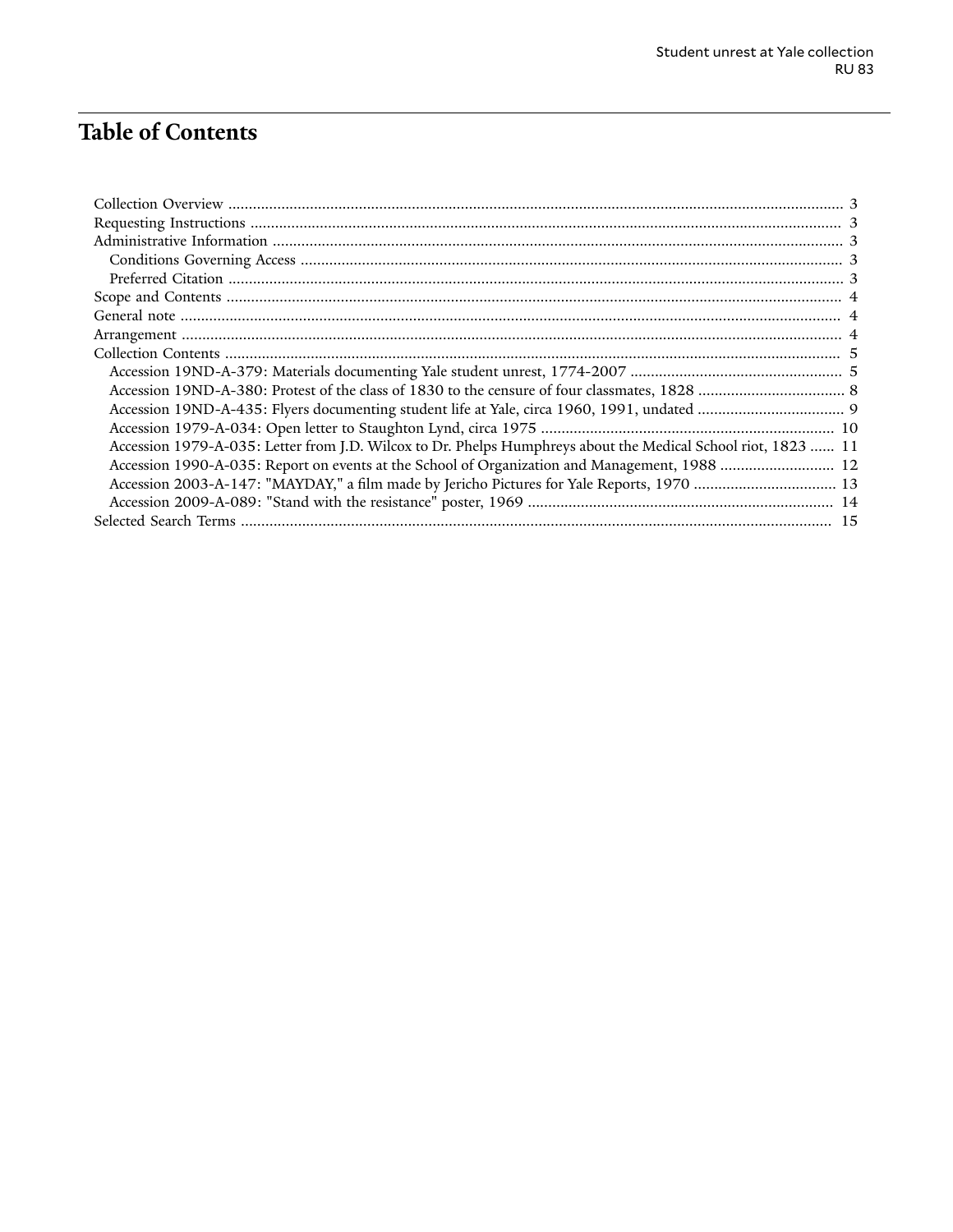## <span id="page-2-0"></span>**Collection Overview**

|                          | <b>REPOSITORY:</b> Manuscripts and Archives<br><b>Yale University Library</b><br>P.O. Box 208240<br>New Haven, CT 06520-8240<br>msa. assist@yale.edu<br>http://www.library.yale.edu/mssa/ |
|--------------------------|-------------------------------------------------------------------------------------------------------------------------------------------------------------------------------------------|
| <b>CALL NUMBER: RU83</b> |                                                                                                                                                                                           |
|                          | <b>TITLE:</b> Student unrest at Yale collection                                                                                                                                           |
|                          | <b>DATES:</b> circa 1774-2007                                                                                                                                                             |
|                          | <b>PHYSICAL DESCRIPTION:</b> 5.88 linear feet (11 boxes, 1 folio folder)                                                                                                                  |
| <b>LANGUAGE: English</b> |                                                                                                                                                                                           |
|                          | <b>SUMMARY:</b> The materials consist of petitions, correspondence, photographs, notes, and<br>clippings documenting various student riots and protests at Yale.                          |
|                          | <b>ONLINE FINDING AID:</b> To cite or bookmark this finding aid, please use the following link: https://<br>hdl.handle.net/10079/fa/mssa.ru.0083                                          |

#### <span id="page-2-1"></span>**Requesting Instructions**

To request items from this collection for use in the Manuscripts and Archives reading room, please use the request links in the HTML version of this finding aid, available at [https://hdl.handle.net/10079/fa/](https://hdl.handle.net/10079/fa/mssa.ru.0083) [mssa.ru.0083.](https://hdl.handle.net/10079/fa/mssa.ru.0083)

To order reproductions from this collection, please go to [http://www.library.yale.edu/mssa/](http://www.library.yale.edu/mssa/ifr_copy_order.html) [ifr\\_copy\\_order.html.](http://www.library.yale.edu/mssa/ifr_copy_order.html) The information you will need to submit an order includes: the collection call number, collection title, series or accession number, box number, and folder number or name.

Key to the container abbreviations used in the PDF finding aid:

b. box f. folder

## <span id="page-2-2"></span>**Administrative Information**

#### <span id="page-2-3"></span>**Conditions Governing Access**

While this collection as a whole is available for research, parts of it may be restricted due to law, university policy or fragility. Any restricted material will be noted as such.

#### <span id="page-2-4"></span>**Preferred Citation**

Student Unrest at Yale Collection (RU 83). Manuscripts and Archives, Yale University Library.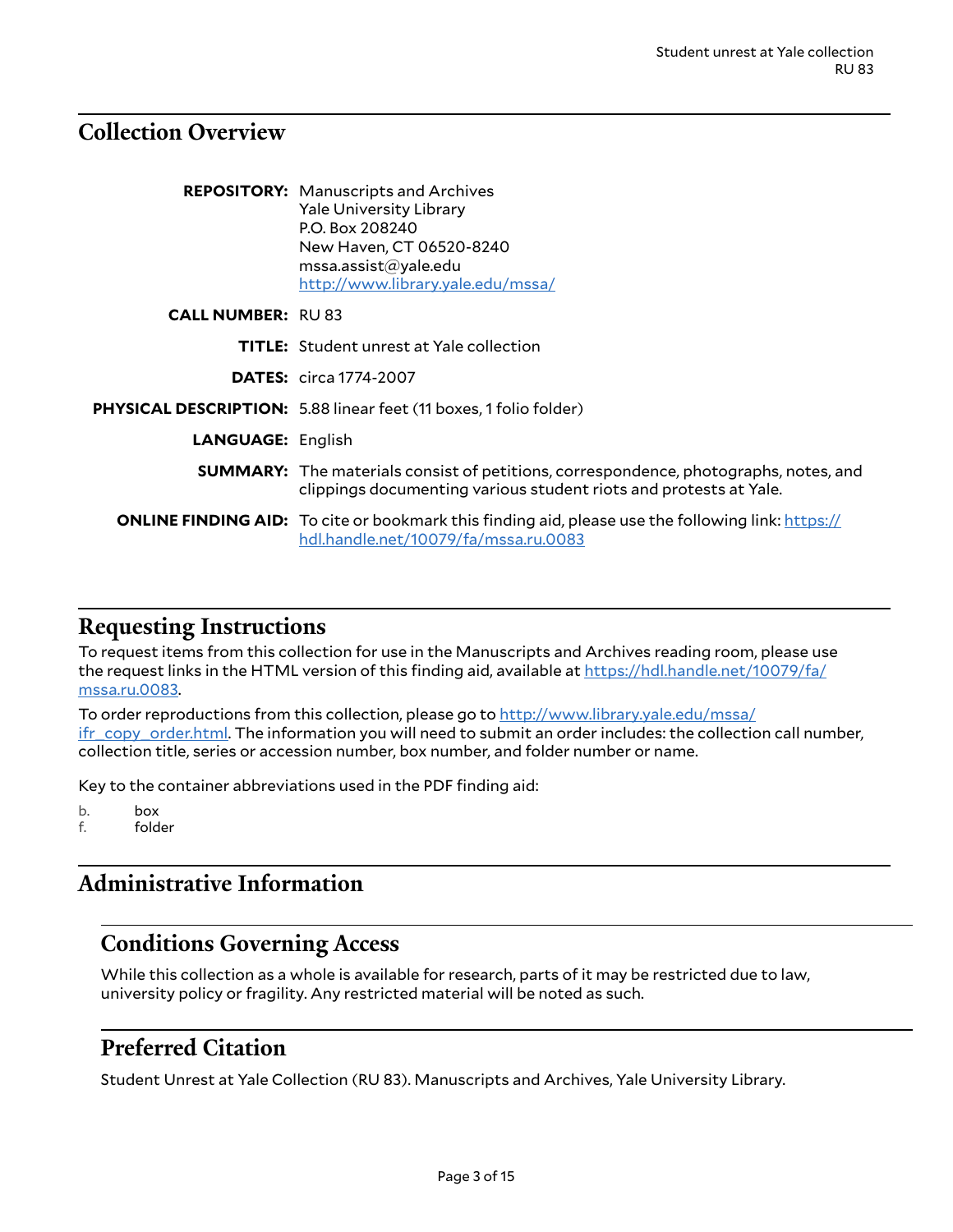## <span id="page-3-0"></span>**Scope and Contents**

The materials consist of petitions, correspondence, photographs, notes, and clippings documenting various student riots and protests at Yale.

### <span id="page-3-1"></span>**General note**

Forms part of Yale Record Group 41 (YRG 41), Material documenting Yale student life.

#### <span id="page-3-2"></span>**Arrangement**

The materials are aranged by accessions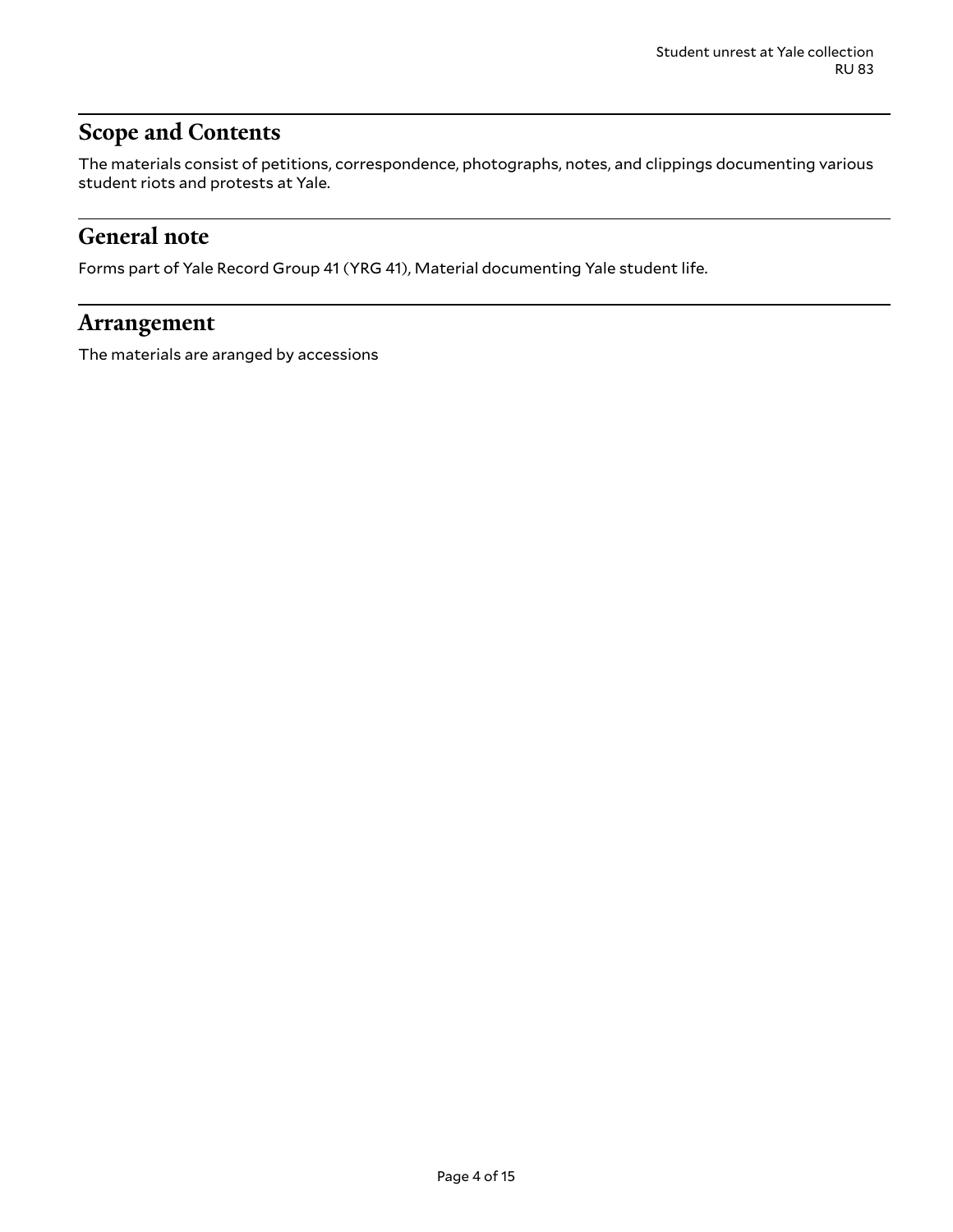## <span id="page-4-1"></span><span id="page-4-0"></span>**Collection Contents Accession 19ND-A-379: Materials documenting Yale student unrest, 1774-2007**

Materials in Box 4, Folders 32-33 are restricted until January 1, 2036 and January 1, 2045 as established by Yale [Corporation](http://web.library.yale.edu/mssa/collections/research-use-of-yale-university-archives) regulations.

|             | <b>Conic Section Rebellion</b>                                                                                                      | 1825                      |
|-------------|-------------------------------------------------------------------------------------------------------------------------------------|---------------------------|
| b. 1, f. 1  | Petitions, statements by the College, student apologies                                                                             | 1825                      |
|             | Bread and Butter Rebellion 1828                                                                                                     |                           |
| b. 1, f. 2  | Petitions, dismissals, statements by the College                                                                                    |                           |
| b. 1, f. 3  | Correspondence                                                                                                                      | 1828 August-<br>September |
| b. 1, f. 4  | Apologies from students of the class of 1829                                                                                        |                           |
| b. 1, f. 5  | Apologies from students of the class of 1830                                                                                        |                           |
| b. 1, f. 6  | Apologies from students of the class of 1831                                                                                        |                           |
| b. 1, f. 7  | Apology from one student from the class of 1832 and one unknown                                                                     |                           |
| b. 1, f. 7a | Album commemorating the "Great Rebellion" with autograph sentiments by 1828<br>Yale students. Owned by George Edward Hand (Y. 1829) |                           |
|             | <b>Conic Rebellion</b>                                                                                                              | 1830                      |
| b. 1, f. 8  | Statements and drafts of statements                                                                                                 | 1830                      |
| b. 1, f. 9  | Petitions and dismissals                                                                                                            |                           |
| b. 1, f. 10 | Correspondence                                                                                                                      | 1830-1831                 |
|             | "Hush Hall"                                                                                                                         |                           |
| b. 1, f. 11 | Petition for "full publicity as to the purpose and character of the new<br>addition [building] to the campus"                       | [1927?]                   |
|             | Snowball Riot 1959 Mar                                                                                                              |                           |
| b. 2, f. 12 | Reports and statements of witnesses                                                                                                 |                           |
| b. 2, f. 13 | Report of the "ice cream" riot of 1952 and statements of the Snowball Riot                                                          |                           |
| b. 2, f. 14 | ALS [copy] from A. Whitney Griswold to students                                                                                     | 1959 March 16             |
| b. 2, f. 15 | Correspondence, statements, articles, clippings                                                                                     |                           |
| b. 2, f. 16 | Correspondence, statements, clippings from C. H. Sanford files                                                                      |                           |
| b. 2, f. 17 | Nuts and Cranks                                                                                                                     |                           |
| b. 2, f. 18 | Photographs                                                                                                                         |                           |
| b. 2, f. 19 | Clippings                                                                                                                           |                           |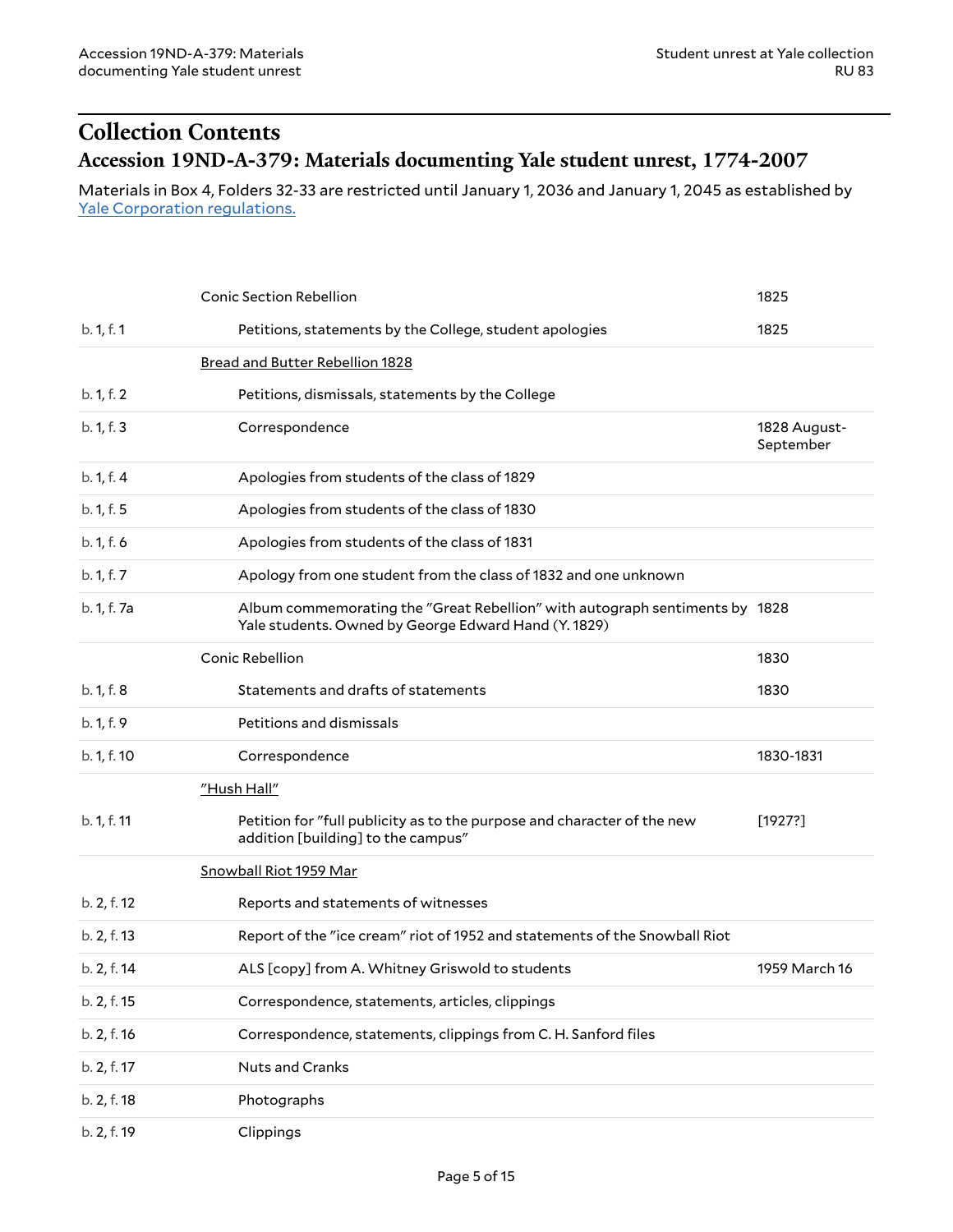#### Snowball Riot 1959 Mar > Clippings (continued)

| b. 2, f. 19-22 | 1959 March 13 - 16, 1957 March 17 - 20, 1959 March 22 March 31, 1959<br>April 1 - 1960 November 2                                                                                | 1959 March 13 -<br>16, 1957 March<br>17 - 20, 1959<br>March 22 March<br>31, 1959 April 1 -<br>1960 November<br>2 |
|----------------|----------------------------------------------------------------------------------------------------------------------------------------------------------------------------------|------------------------------------------------------------------------------------------------------------------|
| b. 2, f. 23    | Undated and duplicates                                                                                                                                                           |                                                                                                                  |
| b. 2, f. 24    | Black arm bands, "14 Mar"                                                                                                                                                        |                                                                                                                  |
| b. 2, f. 25    | Film reel (16 mm color): 1 video tape--dub of riot tape made by Anthony<br>Moore (Y. 1959), 1 used cassette of audio recording                                                   |                                                                                                                  |
|                | Riot of 1918                                                                                                                                                                     |                                                                                                                  |
| b. 3, f. 26    | Legal papers                                                                                                                                                                     |                                                                                                                  |
| b. 3, f. 27    | Correspondence                                                                                                                                                                   | 1918-1919                                                                                                        |
|                | Calhoun College Incident                                                                                                                                                         | 1960                                                                                                             |
| b. 3, f. 28    | Notes and clippings                                                                                                                                                              |                                                                                                                  |
| b. 3, f. 29    | Clippings                                                                                                                                                                        |                                                                                                                  |
|                | Wright Hall Incident                                                                                                                                                             | 1969 November<br>3                                                                                               |
| b. 3, f. 30-31 | Correspondence, statements, petitions [not restricted]                                                                                                                           |                                                                                                                  |
| b. 4, f. 32-33 | Calhoun College incident Executive Committee papers<br>Materials in Box 4, Folders 32-33 are restricted until January 1, 2036 as established<br>by Yale Corporation regulations. | 1960                                                                                                             |
| b. 4, f. 33    | Wright Hall incident Executive Committee papers                                                                                                                                  | 1969                                                                                                             |
|                | Materials in Box 4, Folder 33 are restricted until January 1, 2045 as established by<br>Yale Corporation regulations.                                                            |                                                                                                                  |
|                | <b>Hazing</b>                                                                                                                                                                    |                                                                                                                  |
| b. 5, f. 34    | Pledge not to haze members of the class of 1871. Signed by 40 members of<br>the class of 1870                                                                                    |                                                                                                                  |
|                | <b>Commencement Ticket Petition</b>                                                                                                                                              |                                                                                                                  |
| b. 5, f. 35    | Petition to Anson Phelps Stokes signed by 190 members of the class of 1921<br>asking for 2 tickets instead of 1 for each graduating student                                      | 1921 April 16                                                                                                    |
|                | <b>Valedictory Oration Petition</b>                                                                                                                                              | 1915                                                                                                             |
| b. 5, f. 36    | Anonymous petition to have Thomas A. Marshall and not John M. Clayton<br>nor John D. Eccles give the Valedictory Oration                                                         |                                                                                                                  |
|                | Petition for Samuel S. Baldwin Y. 1801                                                                                                                                           |                                                                                                                  |
| b. 5, f. 37    | Petition of the Sophomore Class to the Authority of Yale College to re-<br>examine the punishment for his offence                                                                | circa 1799?                                                                                                      |
|                |                                                                                                                                                                                  |                                                                                                                  |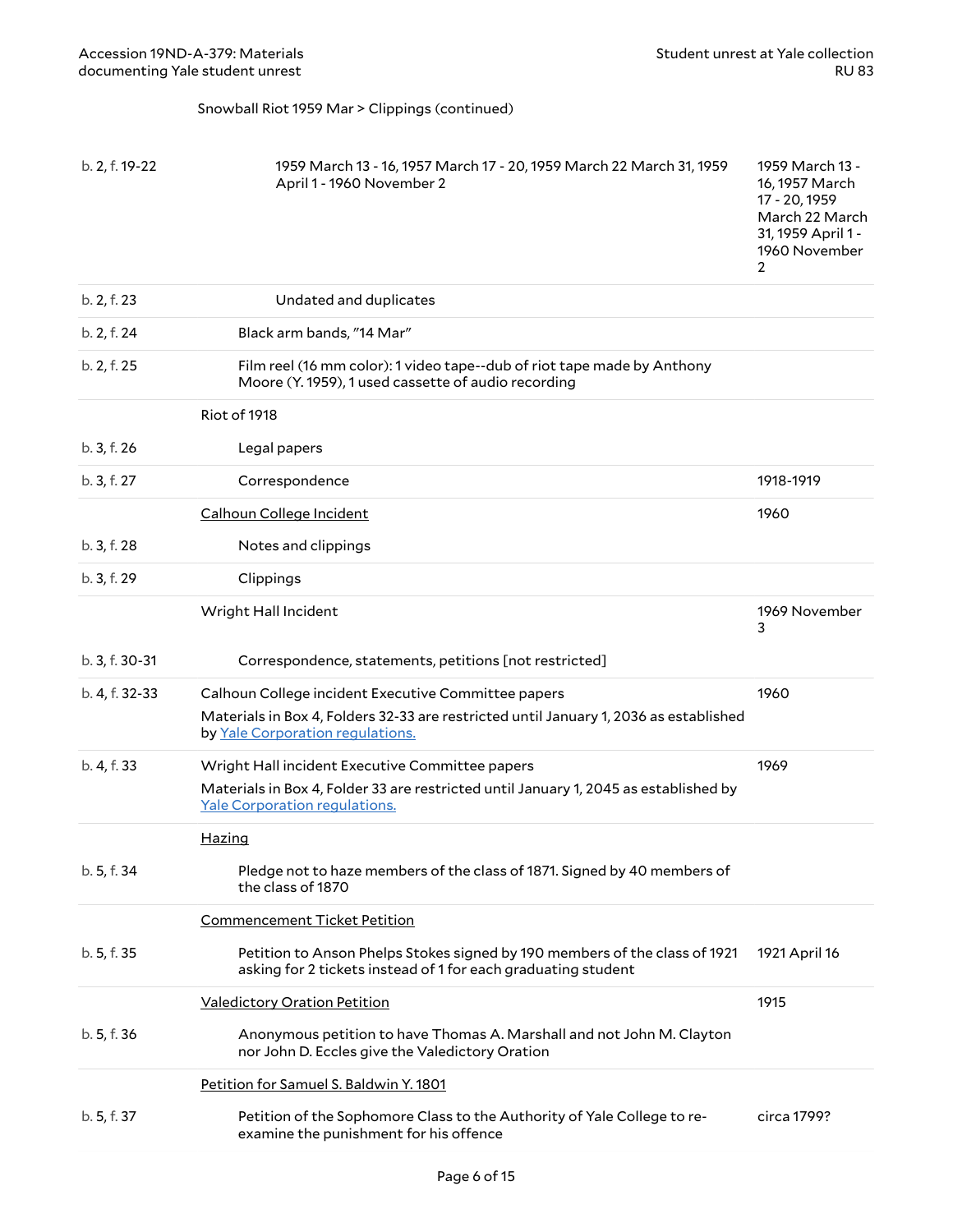#### Joseph Johnson Petition

| b. 5. f. 38 | An Indian of the Mohegan tribe--holograph petition to the students of Yale 1774 February 22<br>College |             |
|-------------|--------------------------------------------------------------------------------------------------------|-------------|
| b. 5. f. 39 | Yale Women's Center, "Why the Symbols?"                                                                | 1982 May 24 |
| b. 5, f. 39 | "We are Yale Seniors Against the War"                                                                  | 2007        |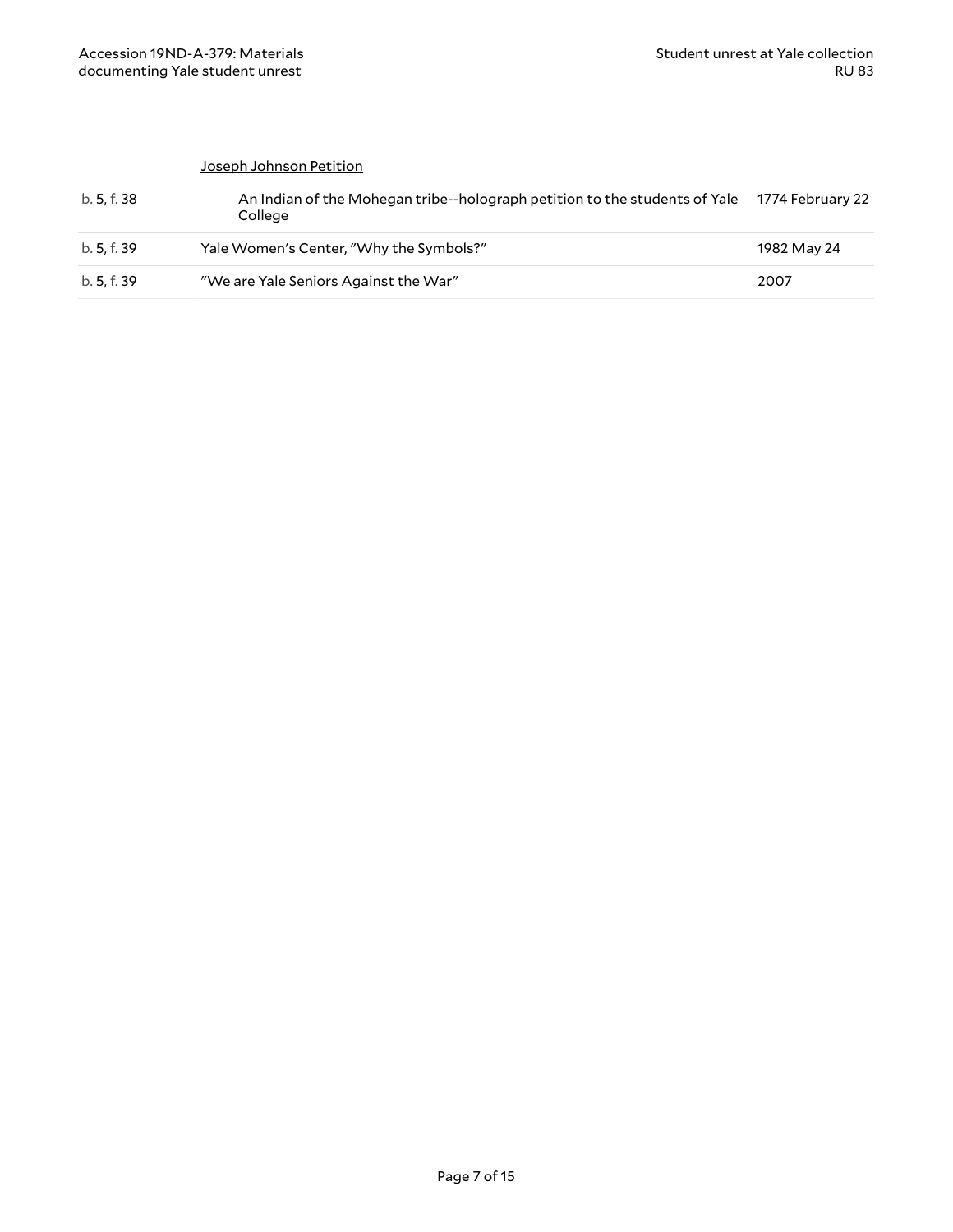#### <span id="page-7-0"></span>**Accession 19ND-A-380: Protest of the class of 1830 to the censure of four classmates, 1828**

| $b.$ AF4 | Protest of the class of 1830 to the censure of four classmates | 1828 |
|----------|----------------------------------------------------------------|------|
|----------|----------------------------------------------------------------|------|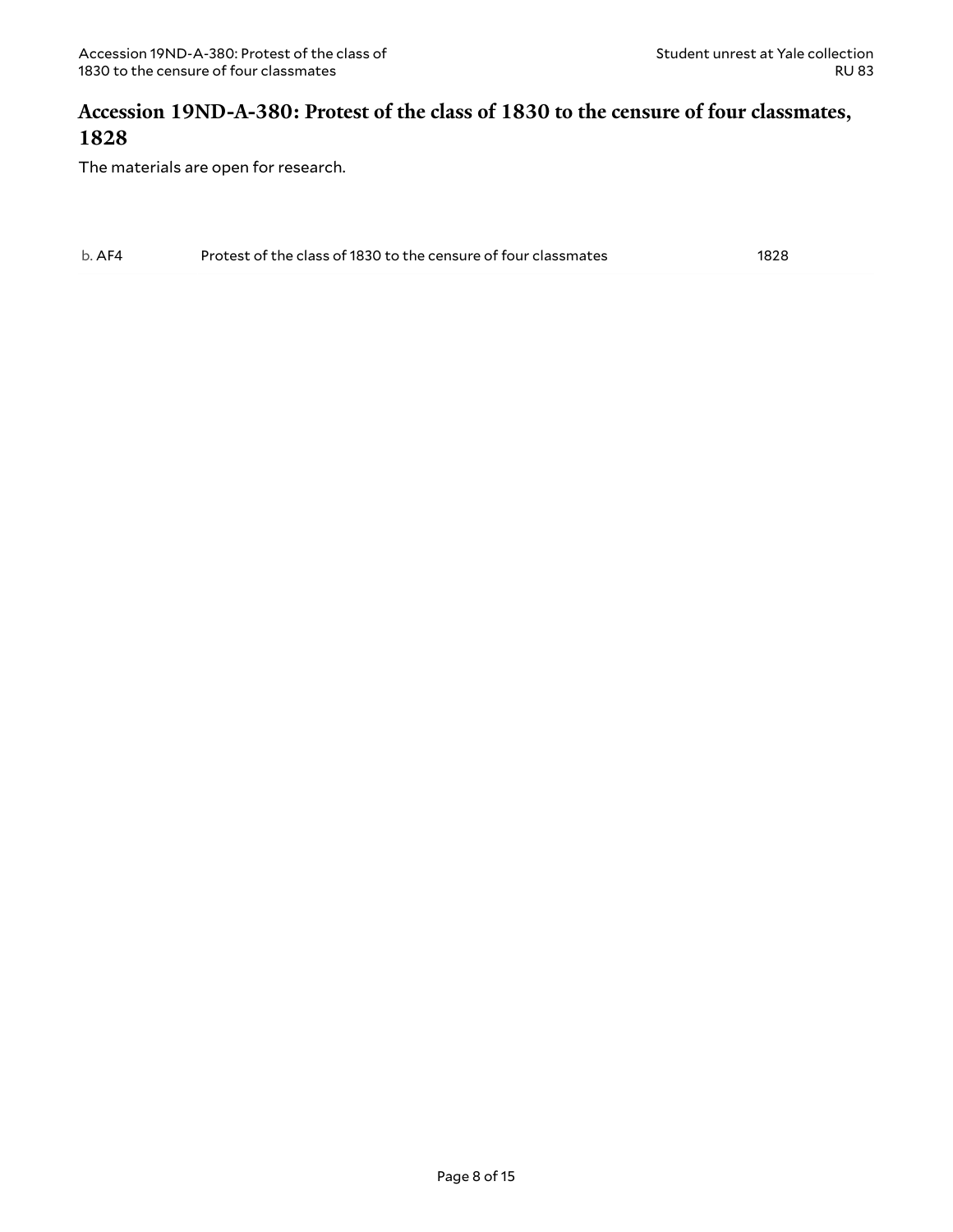#### <span id="page-8-0"></span>**Accession 19ND-A-435: Flyers documenting student life at Yale, circa 1960, 1991, undated**

The materials are open for research.

b. 1 Flyers documenting student life at Yale circa 1960, 1991,

undated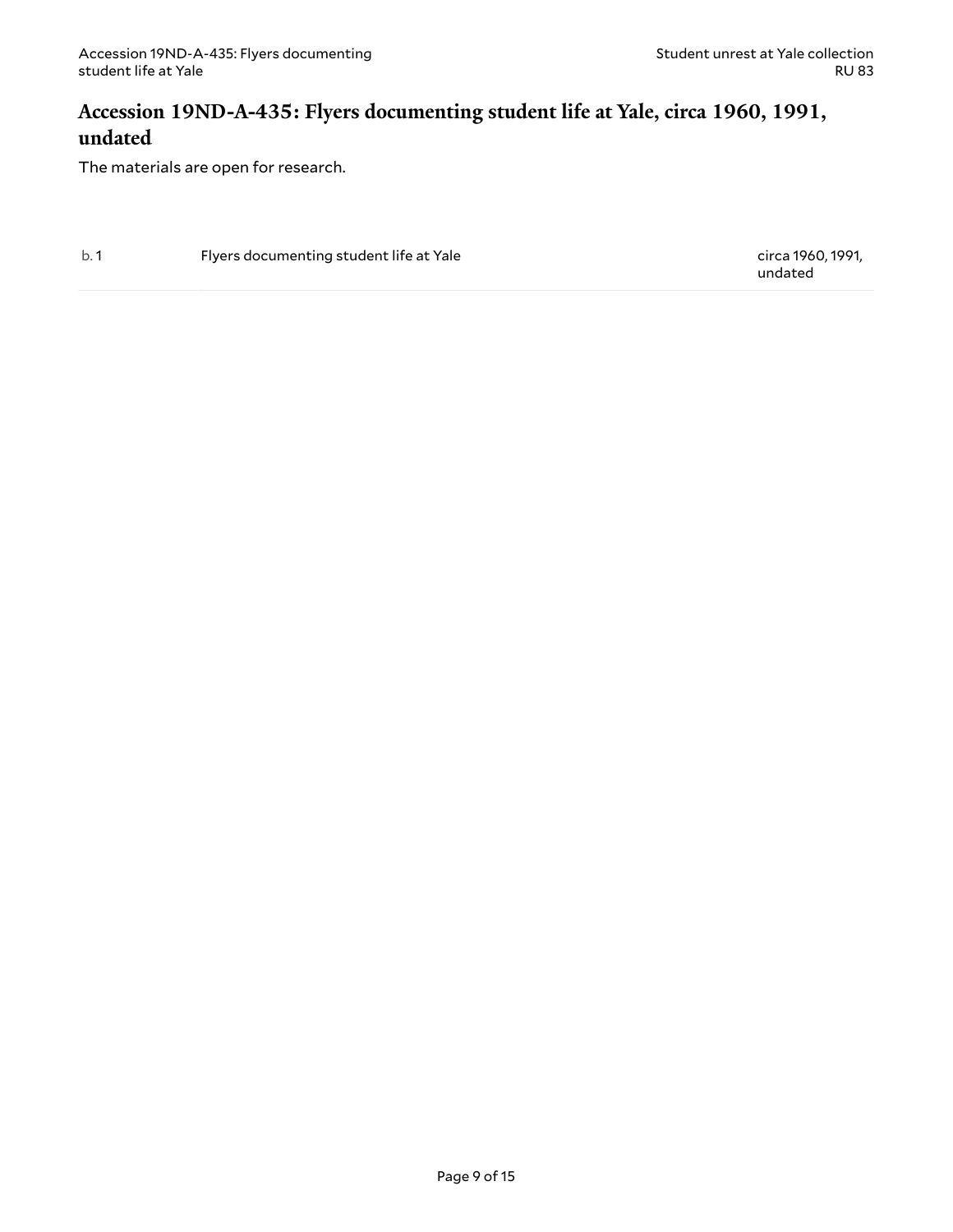#### <span id="page-9-0"></span>**Accession 1979-A-034: Open letter to Staughton Lynd, circa 1975**

| b.1 | Open letter from Daniel V. Manningham to Professor Staughton Lynd | circa 1975 |
|-----|-------------------------------------------------------------------|------------|
|     |                                                                   |            |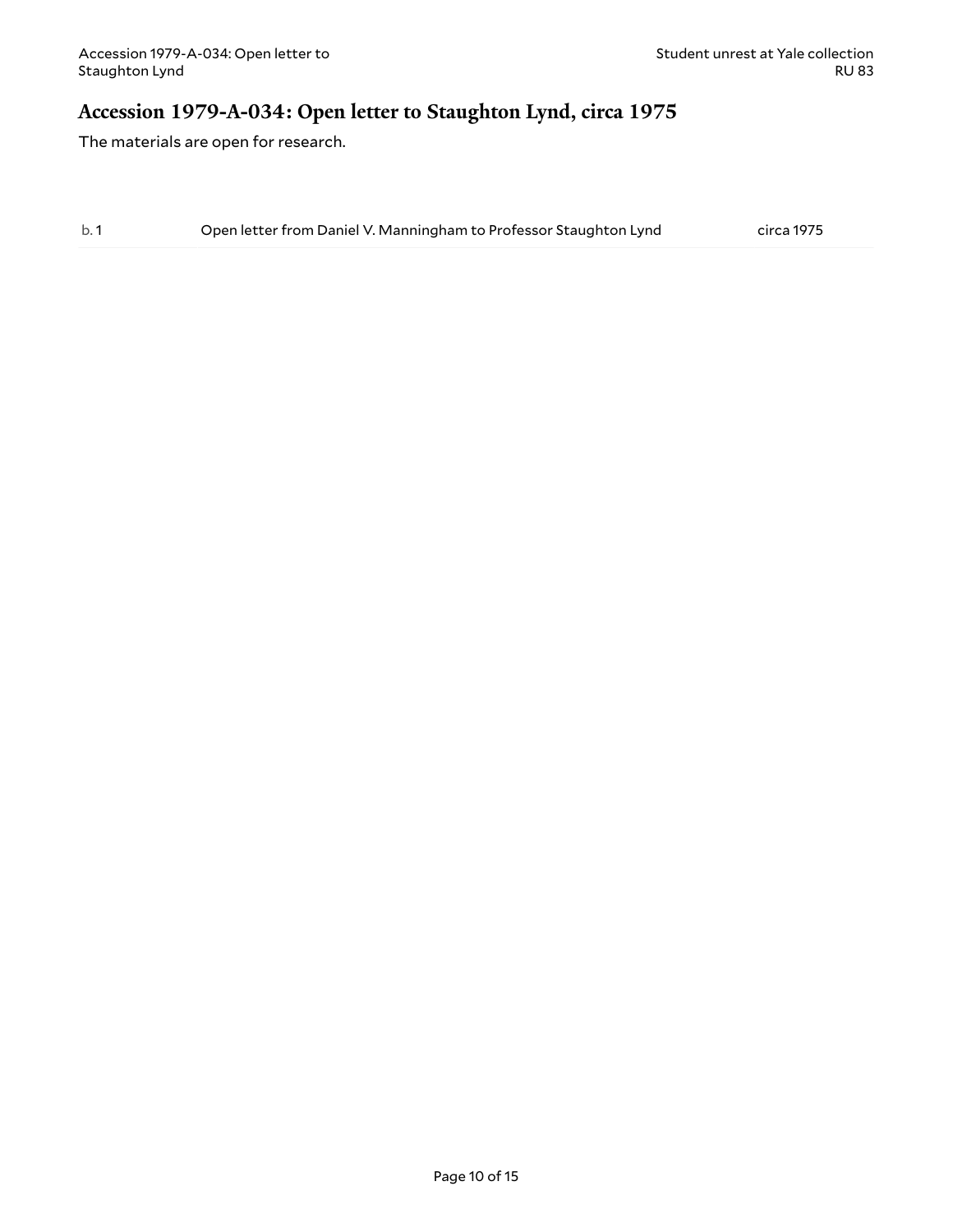#### <span id="page-10-0"></span>**Accession 1979-A-035: Letter from J.D. Wilcox to Dr. Phelps Humphreys about the Medical School riot, 1823**

| b.1 | Letter from J.D. Wilcox to Dr. Phelps Humphreys about the Medical School riot | 1823 January 14 |
|-----|-------------------------------------------------------------------------------|-----------------|
|     |                                                                               |                 |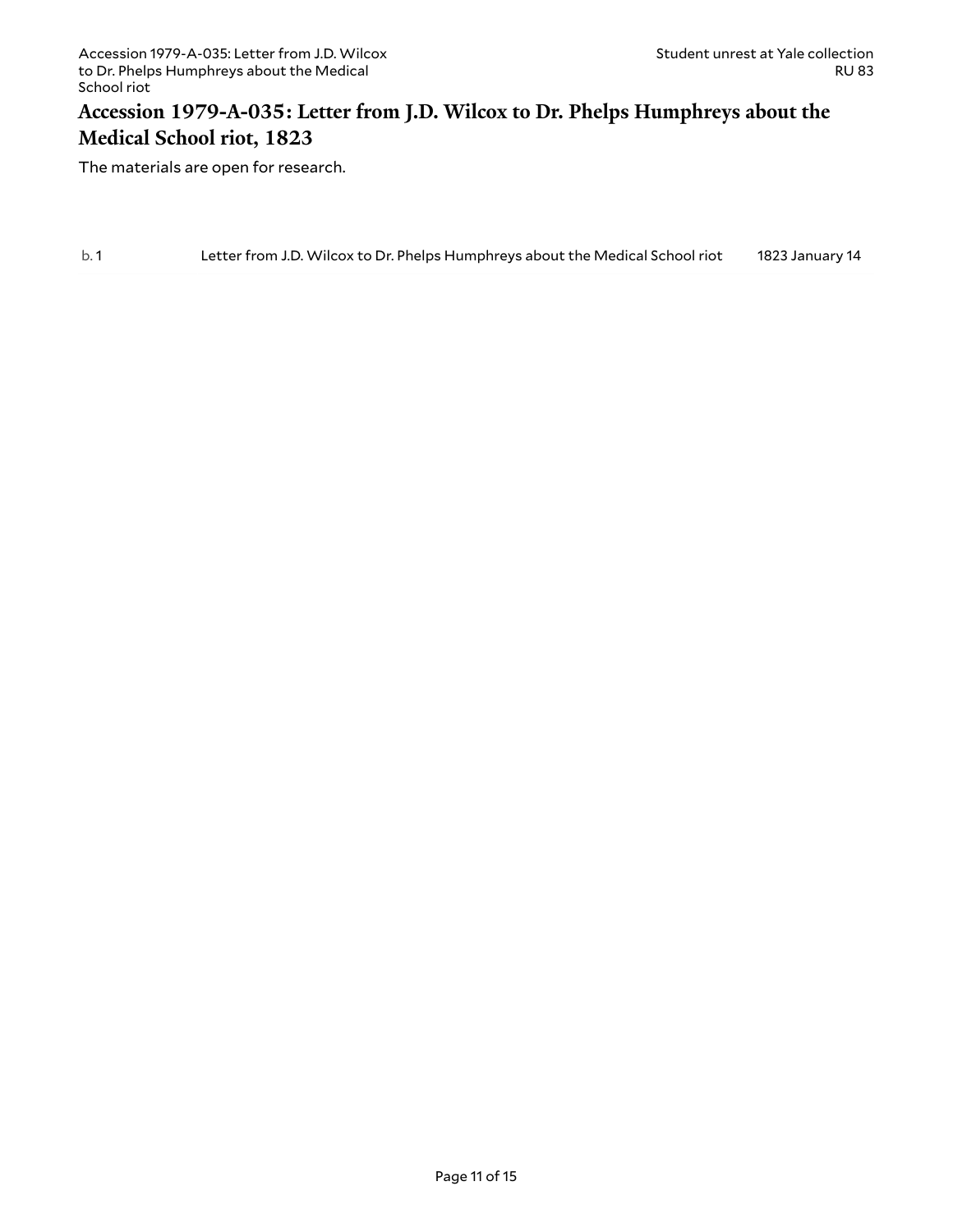#### <span id="page-11-0"></span>**Accession 1990-A-035: Report on events at the School of Organization and Management, 1988**

```
b. 1 "A Note Describing Recent Events at the Yale School of Organization and
                Management," by Matthew C. Rogers '89, John C.A. Stevenson '89, Peter S. Szabo
28
                '90
                                                                                          1988 November
```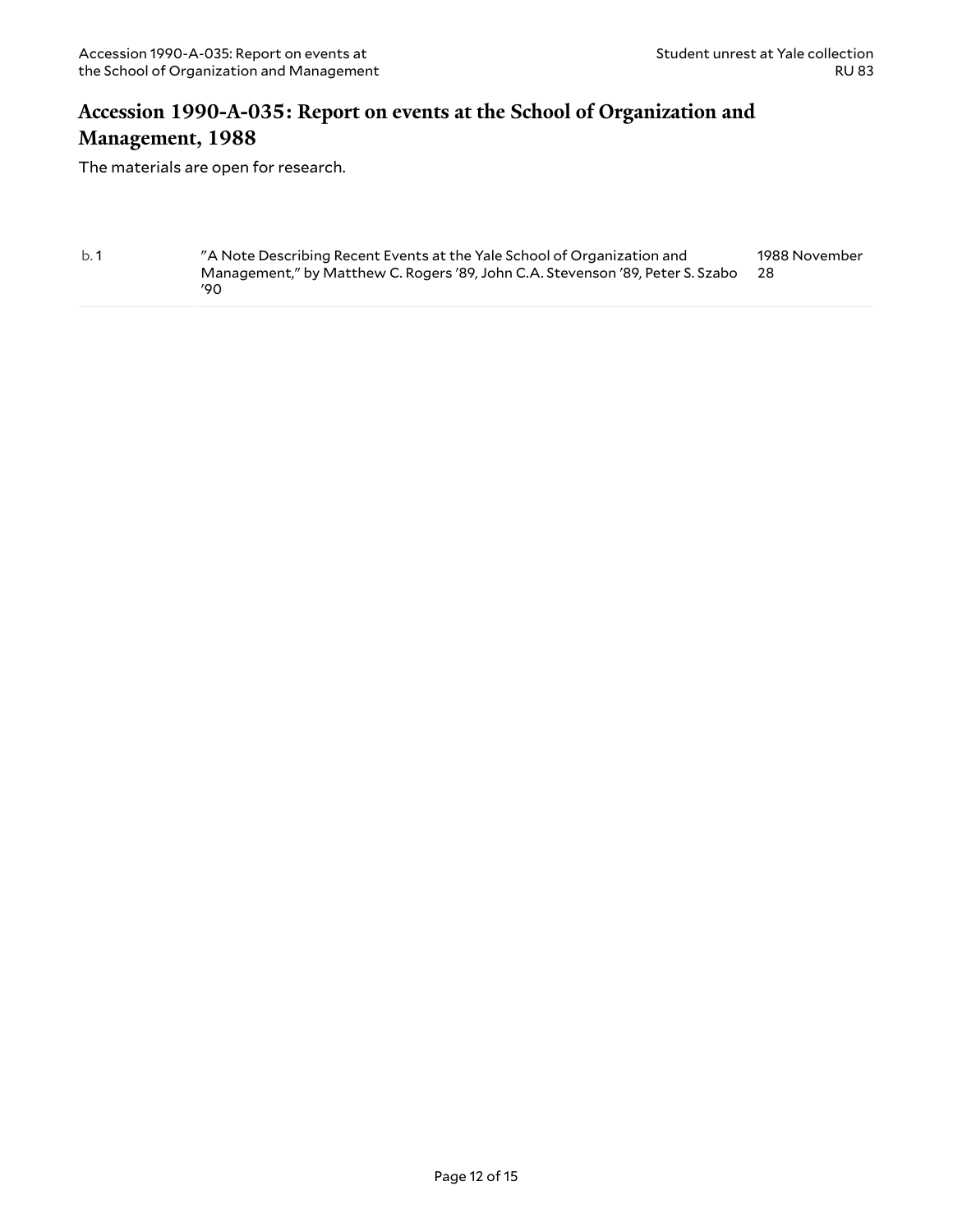#### <span id="page-12-0"></span>**Accession 2003-A-147: "MAYDAY," a film made by Jericho Pictures for Yale Reports, 1970**

| b.1          | "MAYDAY," made by Jericho Pictures for Yale Reports<br>1 Videocassette (VHS) | 1970 |
|--------------|------------------------------------------------------------------------------|------|
| <b>b.</b> 1U | Use copy<br>1 Videocassette (VHS)                                            |      |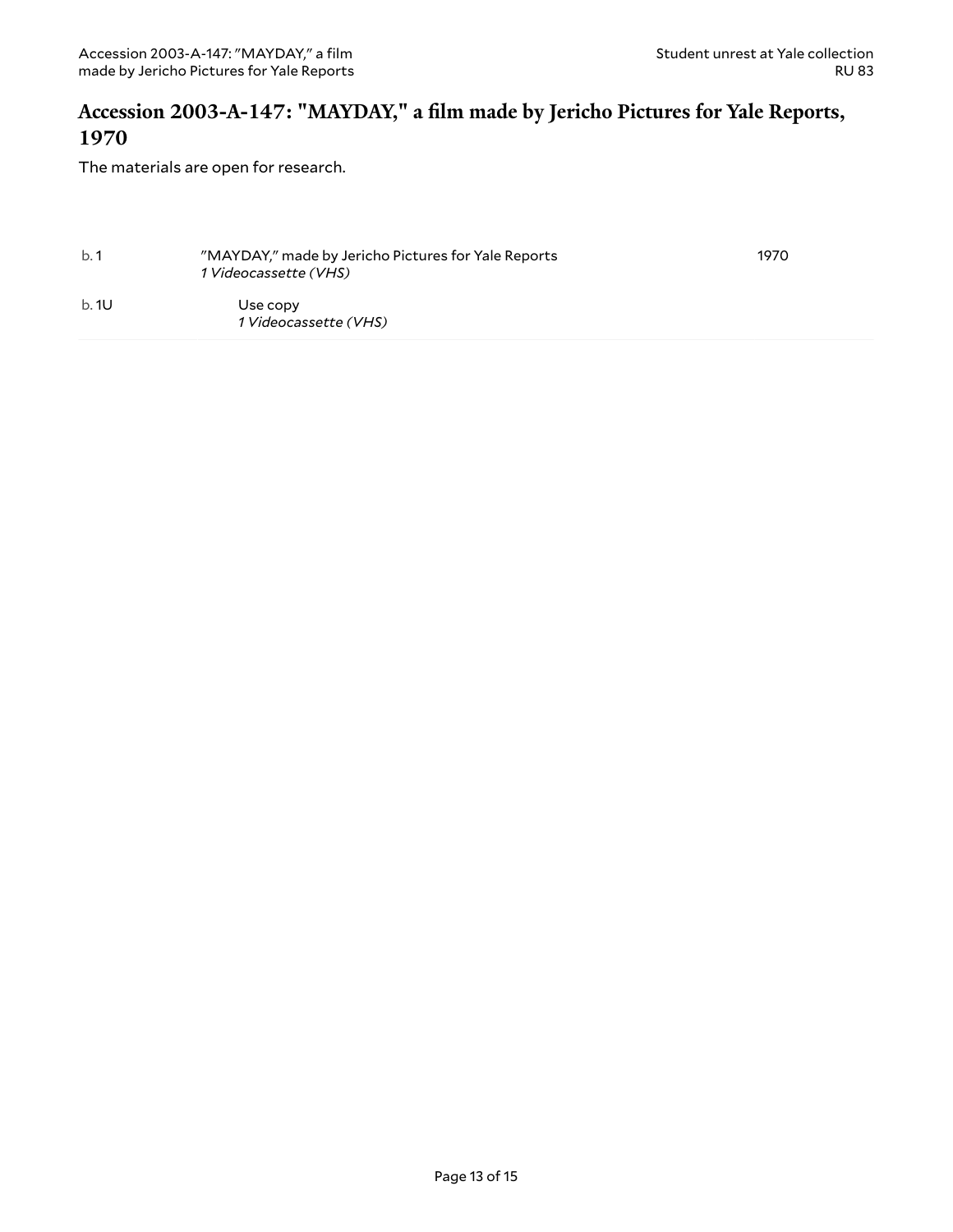#### <span id="page-13-0"></span>**Accession 2009-A-089: "Stand with the resistance" poster, 1969**

The materials are open for research.

b. 1 The "Stand with the resistance" poster 1969 and the 1969